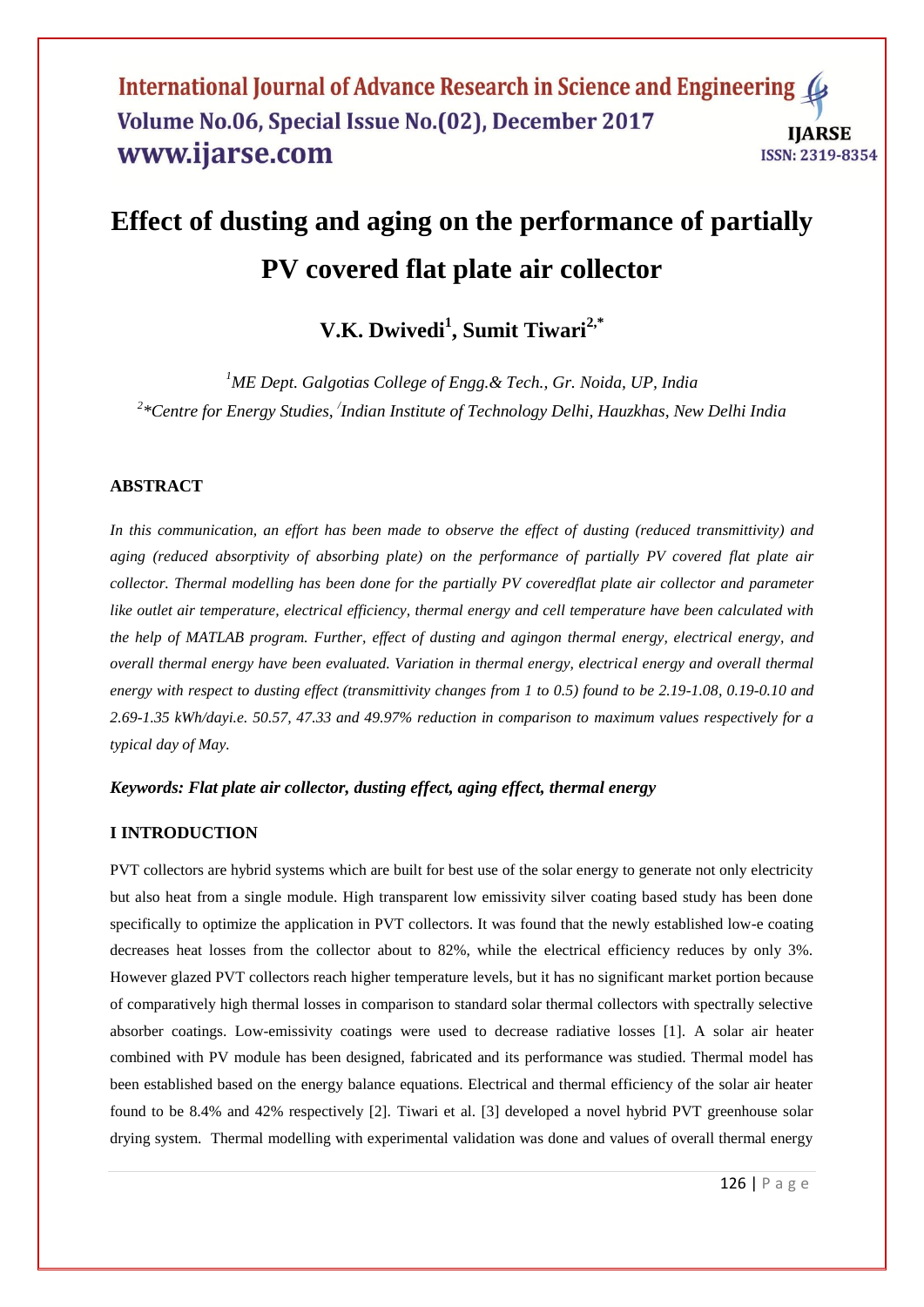found to be 2.03 kWh experimentally. The Performance analysis of glazed PVT air collector has been done and found that there is a substantial reduction in annualized uniform cost caused by earning carbon credit [4]. Relative study of the climate condition of Srinagar was done on different type of PVT air collector namely, conventional hybrid PVT, glazed and unglazed hybrid PVT tiles air collectors [5].The solar air heater was designed, fabricated and assessed. The maximum temperature of the room found to be 45.5  $\rm{^0C}$  and 41.75  $\rm{^0C}$ which were more than 12.25  $\mathrm{^0C}$  and 8.5  $\mathrm{^0C}$  from ambient under forced and natural circulation respectively [6]. The authors reviewed PVT solar collectors for air heating. It is concluded that the PVT air heater may in the future be feasible for preheating air for numerous uses, containing space heating and solar drying. Further, it was found that the combined PVT collectors provide more energy per unit collector area than distinct PV and thermal solar systems [7].

The objective of present paper is to analyse the effect of dusting (reduced transmittivity) and aging (reduced absorptivity of absorbing plate) on the performance of partially PV covered flat plate air collector. This paper helps to researchers how the maintenance and cleaning is important for solar thermal systems.

#### **II EXPERIMENTAL SETUP**



#### **Fig. 1 Partially PV covered flat plate air collector**

Figure 1 shows partially covered flat plate air collector. The experimental setup consist of flat plate air collector and a DC fan. Flat plate collector divided into two section namely, photovoltaic thermal (PVT) air collector and conventional air collector. Present system is self-sustainable due to PV.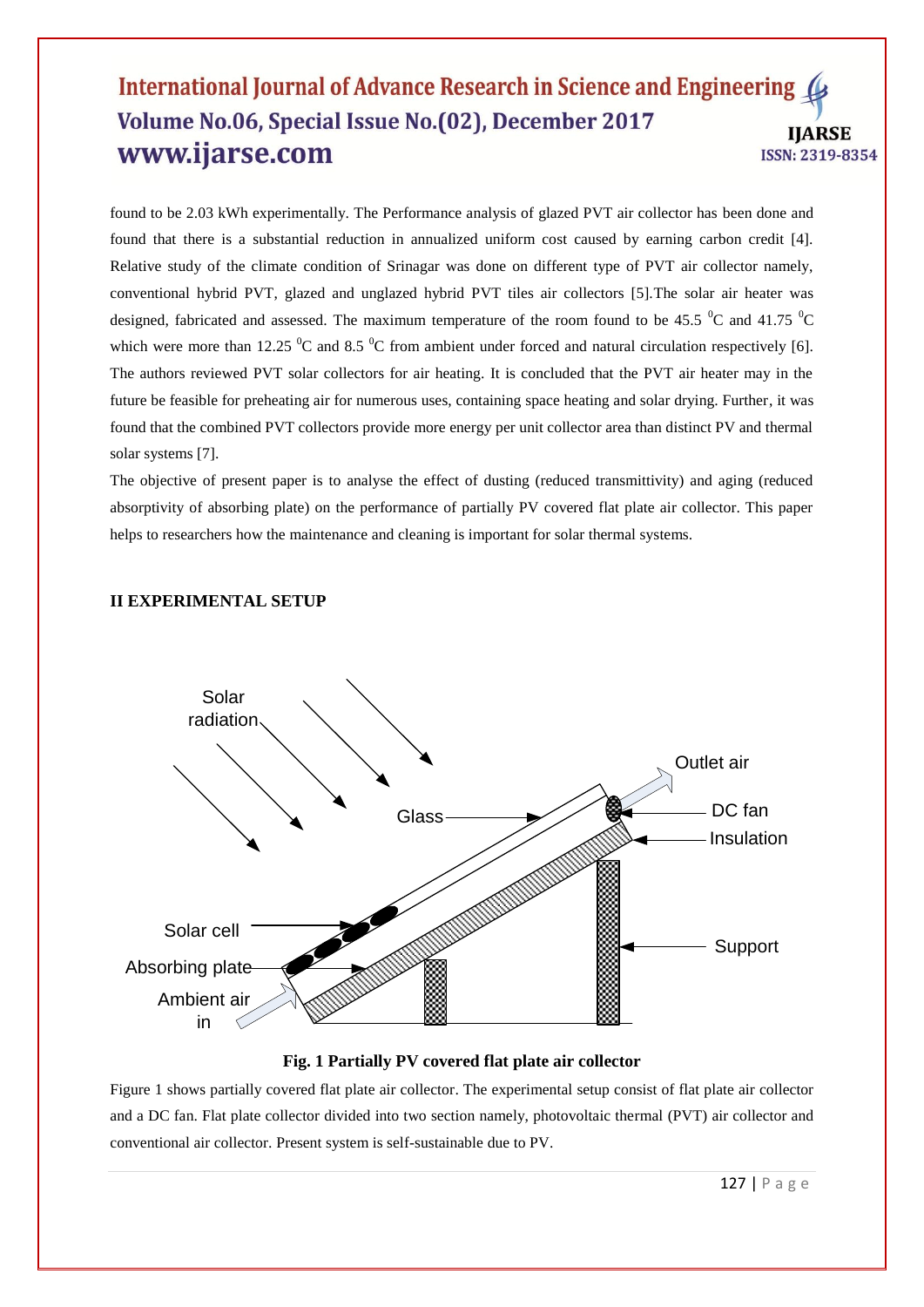#### **2.1 Thermal Modelling**

The following assumptions has made to develop the mathematical model of thermal modelling, Energy balance equation for partial part of PVT air collector

Energy balance equation for PV [8],  
\n
$$
\alpha_c \tau_g \beta_c I_t A_m = U_{tca} (T_c - T_a) A_m + U_{bcf} (T_c - T_f) A_m + \tau_g \beta_c \eta_c I_t A_m
$$
\n(1)

Temperature dependent solar cell efficiency can be written as [9]

$$
\eta_c = \eta_o (1 - \beta_o (T_c - T_o)) \tag{3}
$$

Energy balance equation for absorbing plate [8],  
\n
$$
\alpha_p (1 - \beta_c) \tau_g^2 I_t b dx = h_{pf} (T_p - T_f) b dx + U_{bpa} (T_p - T_a) b dx
$$
\n(3)

Energy balance equation for working fluid (air),

$$
\dot{M}_f C_f \frac{dT_f}{dx} dx = [U_{bcf} (T_c - T_f) + h_{pf} (T_p - T_f)] b dx
$$
\n(4)

Energy balance equation for conventional (glazed part) air collector

Energy balance equation for blackened surface [8]

$$
\alpha \tau_g I_t b dx = [U_{bpa}(T_p - T_a) + h_{pf}(T_p - T_f)] b dx
$$
\n(5)

Energy balance equation for flowing fluid [8],

$$
\dot{M}_f C_f \frac{dT_f}{dx} dx + U_{tfa} (T_f - T_a) b dx = [h_{pf} (T_p - T_f)] b dx
$$
\n(6)

From equations  $(1)$ ,  $(3)$ ,  $(4)$ 

$$
\frac{dT_f}{dx} + \left(\frac{bU_{Lm}}{\dot{M}_f C_f}\right)T_f = \left(\frac{b}{\dot{M}_f C_f}\right)[\left(\alpha \tau\right)_{m\in f} I_t + T_a U_{Lm}]
$$
\n(7)

Where,

128 | P a g e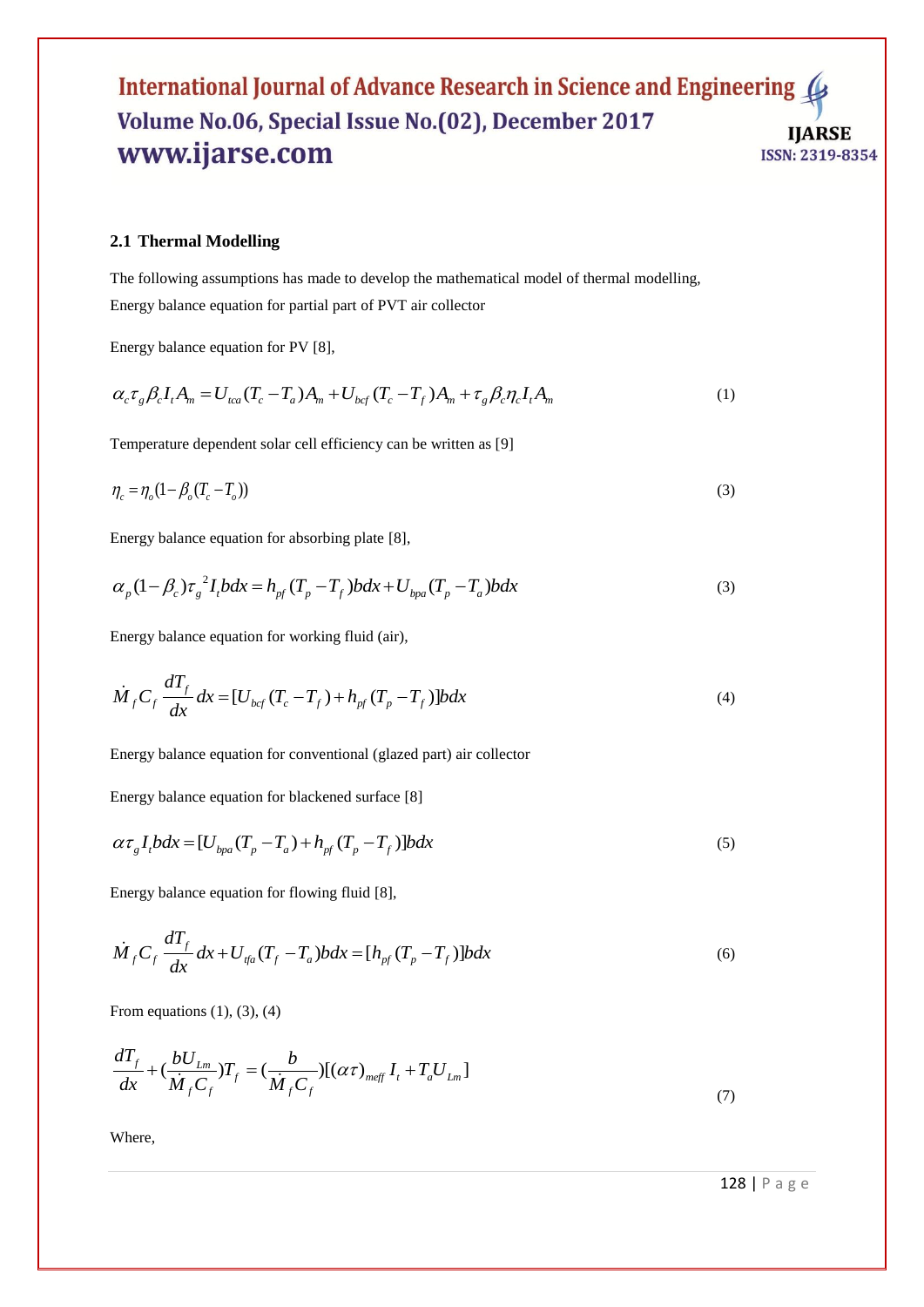$$
U_{Lm} = U_{tfa} + U_{bfa}, h_{p1} = \frac{U_{bcf}}{U_{tca} + U_{bcf}}, h_{p2} = \frac{h_{pf}}{h_{pf} + U_{bpa}}
$$

$$
U_{Lm} = U_{tfa} + U_{bfa}, h_{p1} = U_{tca} + U_{bcf}, h_{p2} = h_{pf} + U_{bpa}
$$
  

$$
U_{tfa} = \frac{U_{tca}}{U_{tca} + U_{bcf}}, U_{bfa} = \frac{U_{bpa}}{h_{pf} + U_{bpa}}, (\alpha \tau)_{meff} = h_{p1} (\alpha_c \tau_g \beta_c - \eta_m) + h_{p2} \alpha_p (1 - \beta_c) \tau_g^{2}
$$

For solution of equation (7), it can be compared with equations (8), (9)

$$
\frac{dT}{dt} + aT = f(t) \tag{8}
$$

$$
T = \frac{f(t)}{a} (1 - e^{-at}) + T_{cro} e^{-at}
$$
\n(9)

Solution of the equation (7) is,  
\n
$$
T_{fom1} = \left[\frac{(\alpha \tau)_{meff} I_t}{U_{Lm}} + T_a\right] \left[1 - \exp\left(-\frac{bU_{Lm} L_m}{\dot{M}_f C_f}\right)\right] + T_{fi} \exp\left(-\frac{bU_{Lm} L_m}{\dot{M}_f C_f}\right)
$$
\n(10)

(at initial condition x=0,  $T_f = T_{fi}$ and x=L<sub>m</sub>,  $T_f = T_{fom1}$ )

From equations (5) and (6)

$$
\frac{dT_f}{dx} + \left(\frac{bU_{Lc}}{\dot{M}_f C_f}\right)T_f = \left(\frac{bU_{Lc}}{\dot{M}_f C_f}\right)\left[\frac{(\alpha\tau)_{\text{eff}}I_t}{U_{Lc}} + T_a\right]
$$
\n(11)

Where,

where,  
\n
$$
h_{p2} = \frac{h_{pf}}{U_{bpa} + h_{pf}}, U_{pfa} = \frac{U_{bpa}h_{pf}}{U_{bpa} + h_{pf}}, U_{Lc} = U_{pfa} + U_{ffa}
$$

$$
(\alpha \tau)_{c, \text{eff}} = h_{p2} (\alpha_p \tau_g)
$$

Solution of equation (11) can be written by comparing equations (12), (13)  
\n
$$
T_{fo} = \left[\frac{(\alpha \tau)_{ceff} I_t}{U_{Lc}} + T_a\right] \left[1 - \exp\left(-\frac{U_{Lc} A_c}{\dot{M}_f C_f}\right)\right] + T_{foi} \exp\left(-\frac{U_{Lc} A_c}{\dot{M}_f C_f}\right) \tag{12}
$$

And,

129 | P a g e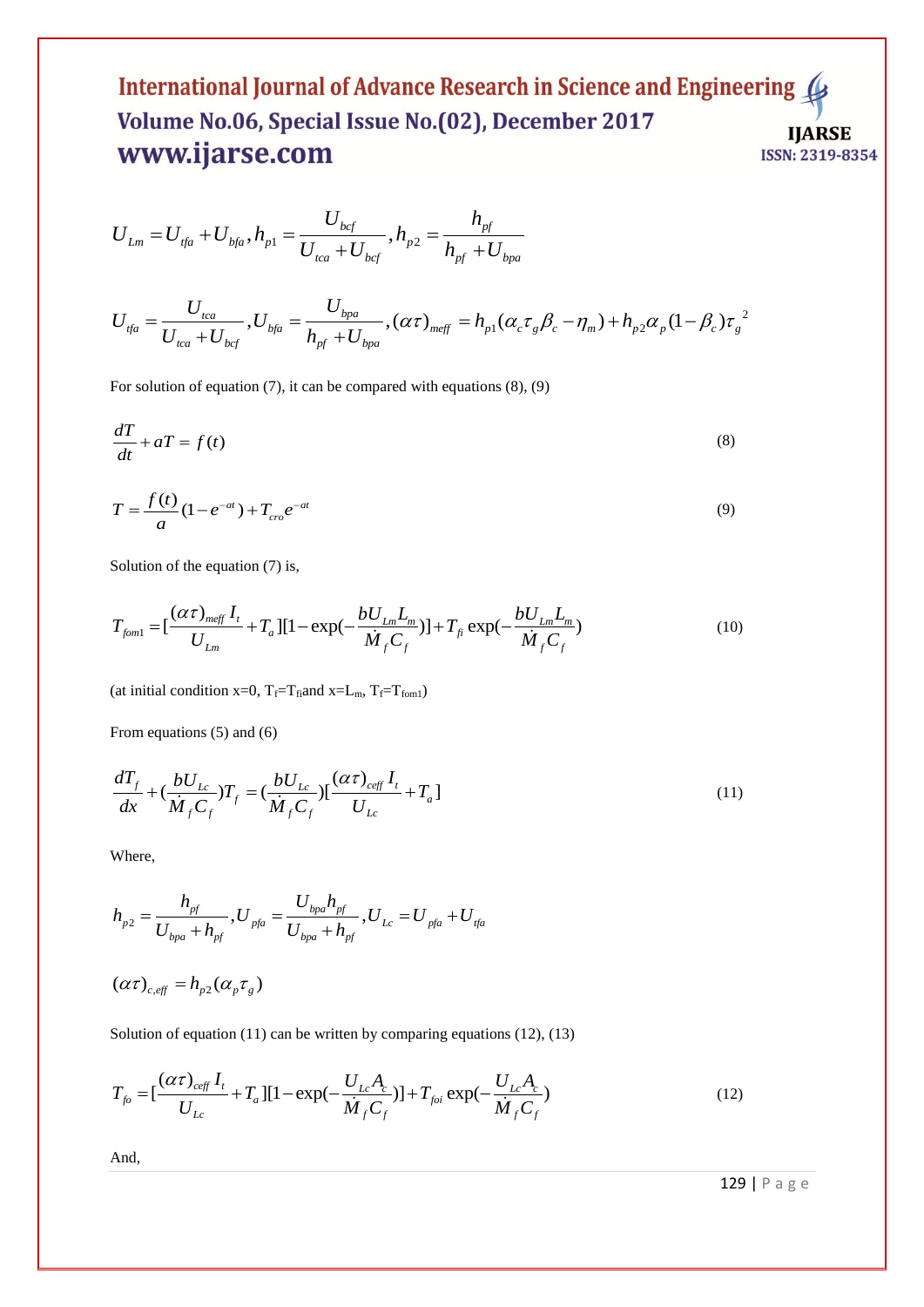**www.w.1Jd1 Sec. CIII**  
\n
$$
T_{foi} = T_{fom1} = \left[\frac{(\alpha \tau)_{meff} I_t}{U_{Lm}} + T_a\right] [1 - \exp(-\frac{bU_{Lm}L_m}{\dot{M}_f C_f})] + T_{fi} \exp(-\frac{bU_{Lm}L_m}{\dot{M}_f C_f})
$$
\n(13)

From equations (12) and (13)

From equations (12) and (13)  
\n
$$
T_{fo} = \frac{I_t}{\dot{M}_f C_f} [AF_R(\alpha \tau)]_1 + \frac{T_a}{\dot{M}_f C_f} [AF_R U_L]_1 + T_{fi} [1 - \frac{[AF_R U_L]_1}{\dot{M}_f C_f}]
$$
\n(14)

The efficiency of PV module can be describe as

$$
\eta_m = \tau_g \beta_c \eta_c \tag{15}
$$

Electrical energy available through PV module can be describe as

$$
\dot{E} = \eta_m A_m I(t) \tag{16}
$$

Thermal energy gain from N PVT air collector can be written as

$$
\dot{Q}_{th} = \dot{M}_f C_f (T_{f0} - T_a) \tag{17}
$$

Overall (equivalent) thermal energy gain can be calculated as

$$
\dot{Q}_{th,ov} = \dot{Q}_{th} + (\dot{E}/0.38)
$$
\n(18)

#### **III RESULT AND DISCUSSION**

Figure 2 representsthe hourly variation of solar intensity and ambient temperature. Figure 3 indicates the hourly variation of outlet air temperature with varying transmissivity of glass. It is clear from the graph that as the transmissivity decreases, the outlet air temperature also decreases. It is seen that after installation of solar air collectors, it is not properly maintained. In maintenance only glass cleaning is required. The analysis clearly shows that if transmissivity decreases due to dust deposition on glass from 1 to 0.5, the maximum outlet air temperature reduces from 75.88 to 57.64  $^0$ C i.e. nearly 25%.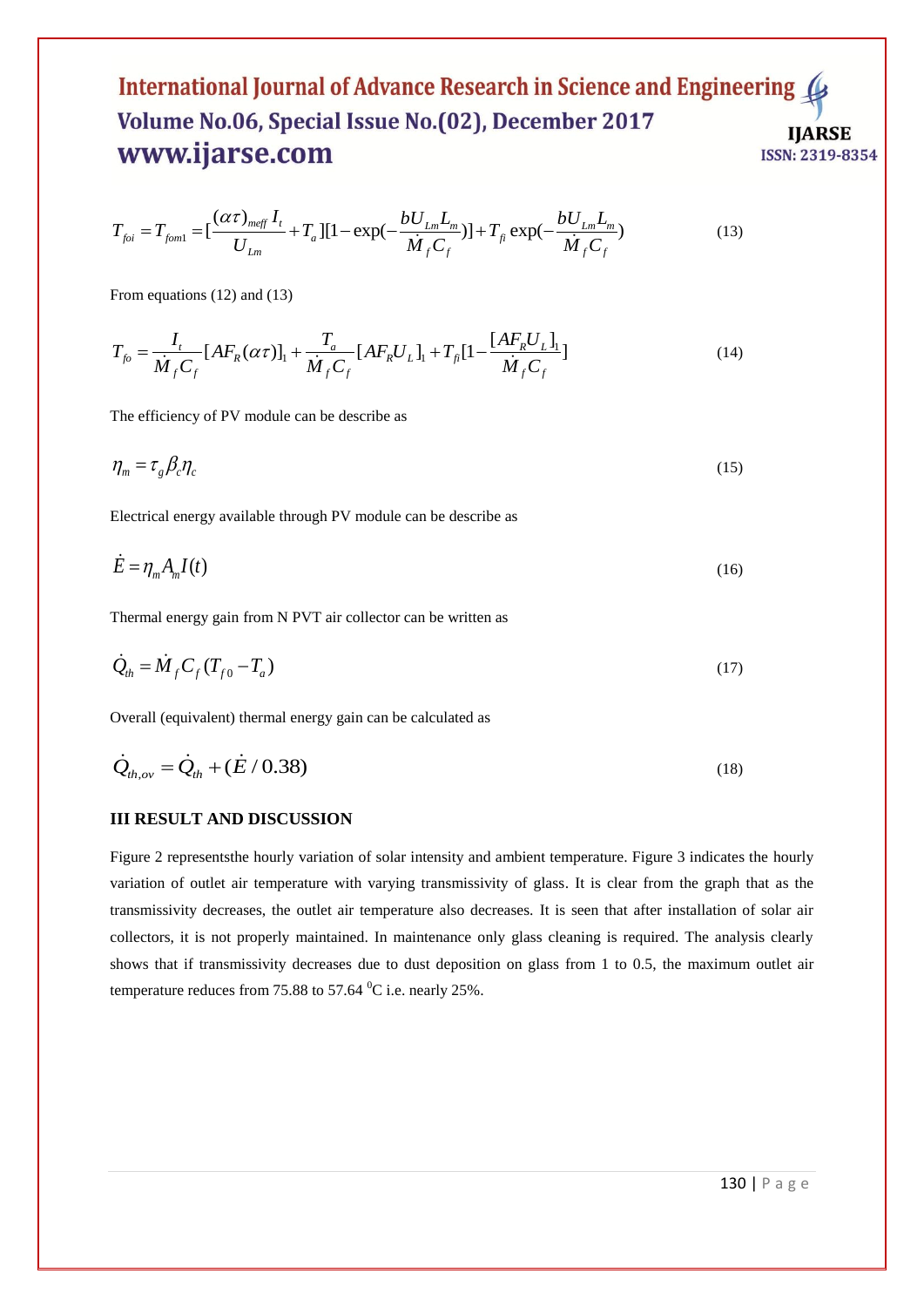

**Fig. 2 Hourly variation of solar intensity and ambient temperature**



#### **Fig. 3Hourly variation of outlet air temperature with varying transmissivity of glass**

Figure 4 shows hourly variation of solar cell efficiency with varying transmissivity of glass. This graph gives interesting results. The efficiency of solar cell decreases with increasing transmissivity. It means by regular cleaning, efficiency of solar cell decreases due to increment of solar cell temperature. Figure 5 shows variation of electrical energy with varying transmissivity of glass in a particular day. It is clear from the graph although the efficiency of solar cell decreases with increase transmissivity of glass but electrical gain is increases due to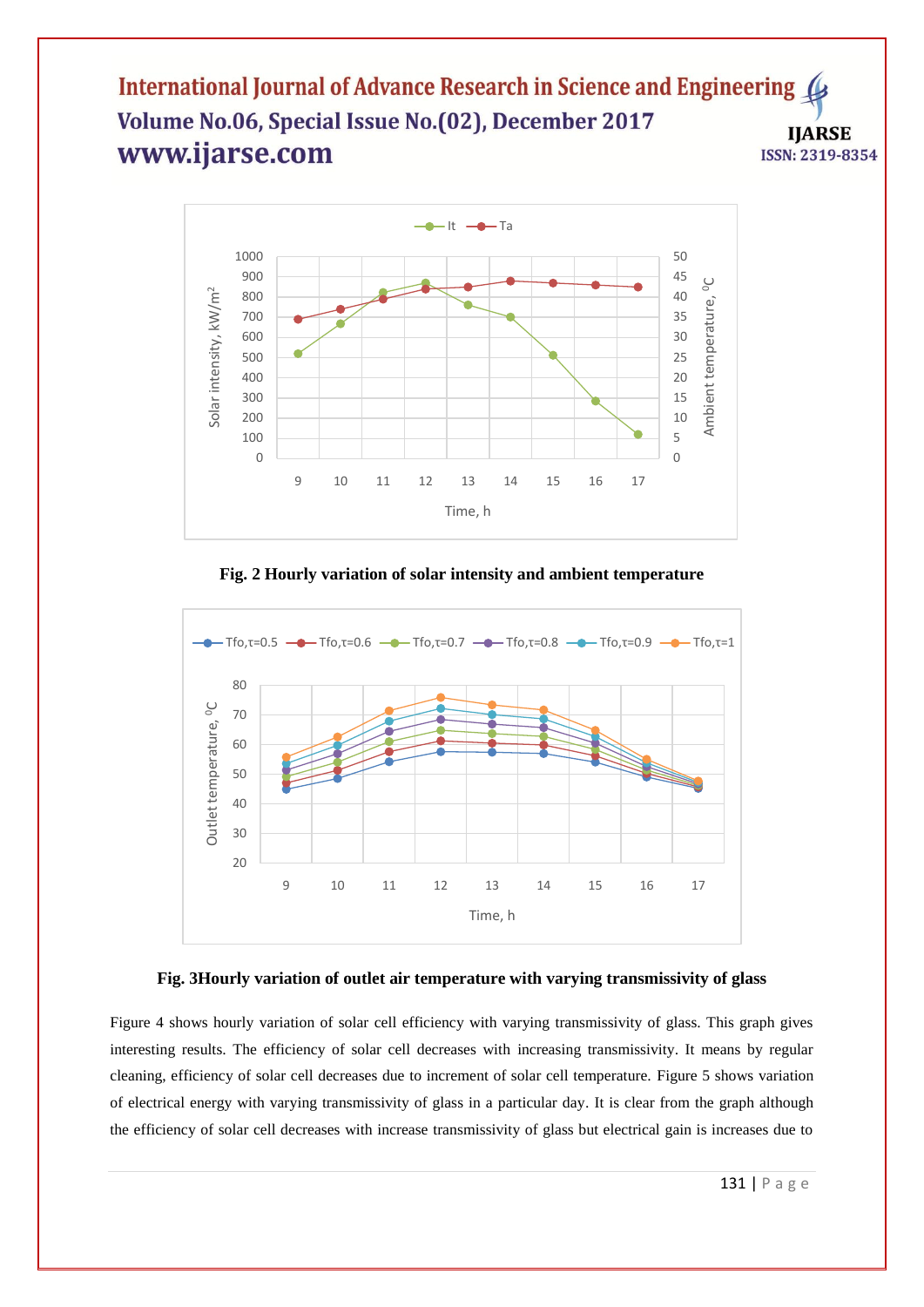more availability of solar radiation to the PV module. So, cleaning of flat plate always beneficial in term of electrical gain.



**Fig. 4 Hourly variation of solar cell efficiency with varying transmissivity of glass**



#### **Fig. 5Variation of electrical energy with varying transmissivity of glass in a particular day**

Figure 6 shows variation of thermal energy  $(Q_{th})$  and equivalent (overall) thermal energy  $(Q_{th,ov})$  with varying transmissivity of glass in a particular day. It is clear from the graph that the transmissivity of glass play vital role in the performance of the flat plate solar air collector. As the transmissivity of glass decreases from 1 to 0.5, the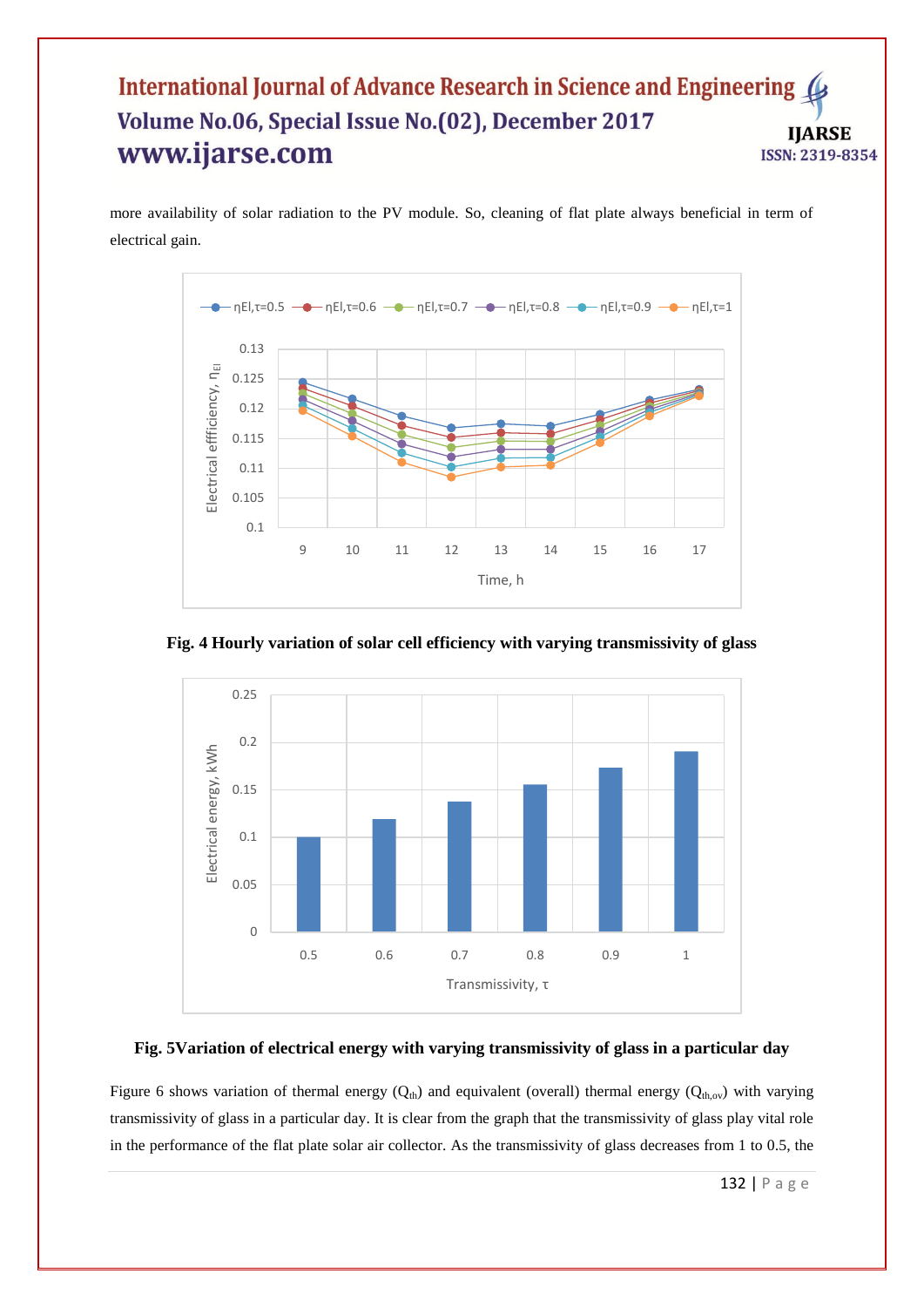overall energy decreases 2.69 to 1.34 kWh/day i.e. 49.97% decrement compared to maximum output. Figure 7 shows hourly variation of outlet air temperature with varying absorptivity of heat absorbing plate. In normal condition, blackboard paint is used to increase the absorptivity of the absorbing plate but over a time period it can be faded then absorptivity decreases. It is clear from the graph if absorptivity decreases (1 to 0.5), maximum outlet air temperature also decreases (79.68 to 60.90  $^0$ C).



**Fig. 6 Variation of thermal energy (Qth) and equivalent (overall) thermal energy (Qth,ov) with varying transmissivity of glass in a particular day**





133 | P a g e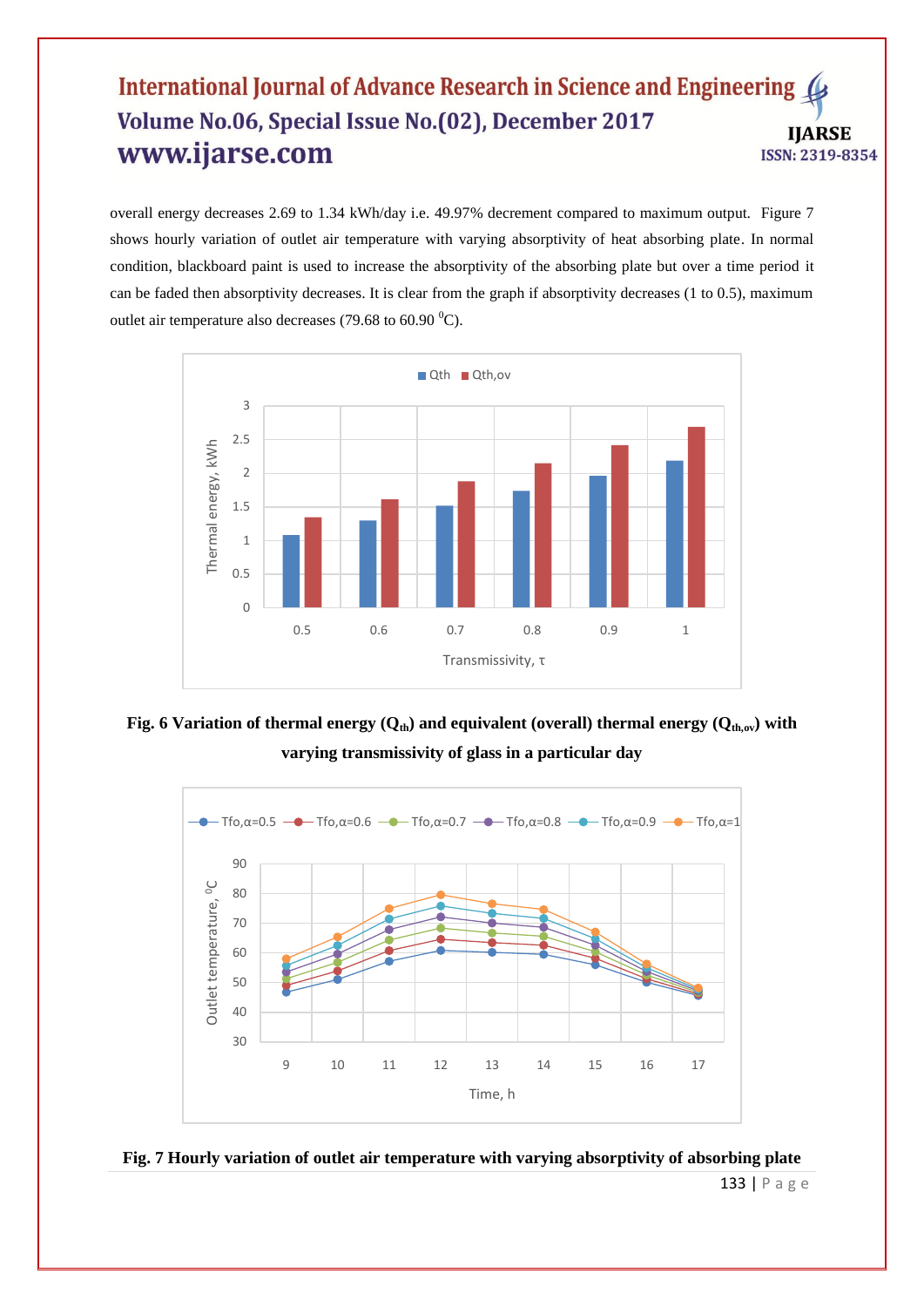Figure 8 shows the variation of thermal energy  $(Q<sub>th</sub>)$  and overall thermal energy  $(Q<sub>th,ov</sub>)$  with varying absorptivity of glass in a particular day. It is seen from the graph if absorptivity of absorbing plate decrease from 1 to 0.5, the thermal energy and overall thermal energy decreased by 47.13 and 38.65 % respectively. It is also found with analysis that decrease in absorptivity of absorbing plate has very low impact on electrical energy production from PVT air collector.



*Fig. 8 Variation of thermal energy (Qth) and overall thermal energy (Qth,ov) with varying absorptivity of glass in a particular day*

#### **IV CONCLUSIONS**

The following conclusions made on the basis of present study

- Although the efficiency of solar cell decreases with increase transmissivity of glass but electrical gain is increases. So, cleaning of flat plate always beneficial in term of electrical gain.
- As the transmissivity of glass decreases from 1 to 0.5, the overall energy decreases 2.69 to 1.34 kWh/day i.e. 49.97% decrement compared to maximum output.
- $\bullet$  If absorptivity of absorbing plate decrease from 1 to 0.5, the thermal energy and overall thermal energy decreased by 47.13 and 38.65 % respectively.
- Finally, it can be concluded that the maintenance and regular cleaning is very essential for PVT solar air collector. It can be seen without maintenance and regular cleaning leads to huge loss in term of electrical and thermal energy output.

# **Arvind.Indoor simulation and testing of photovoltaic thermal (PVT) air collectors. Applied Energy 86 (2009**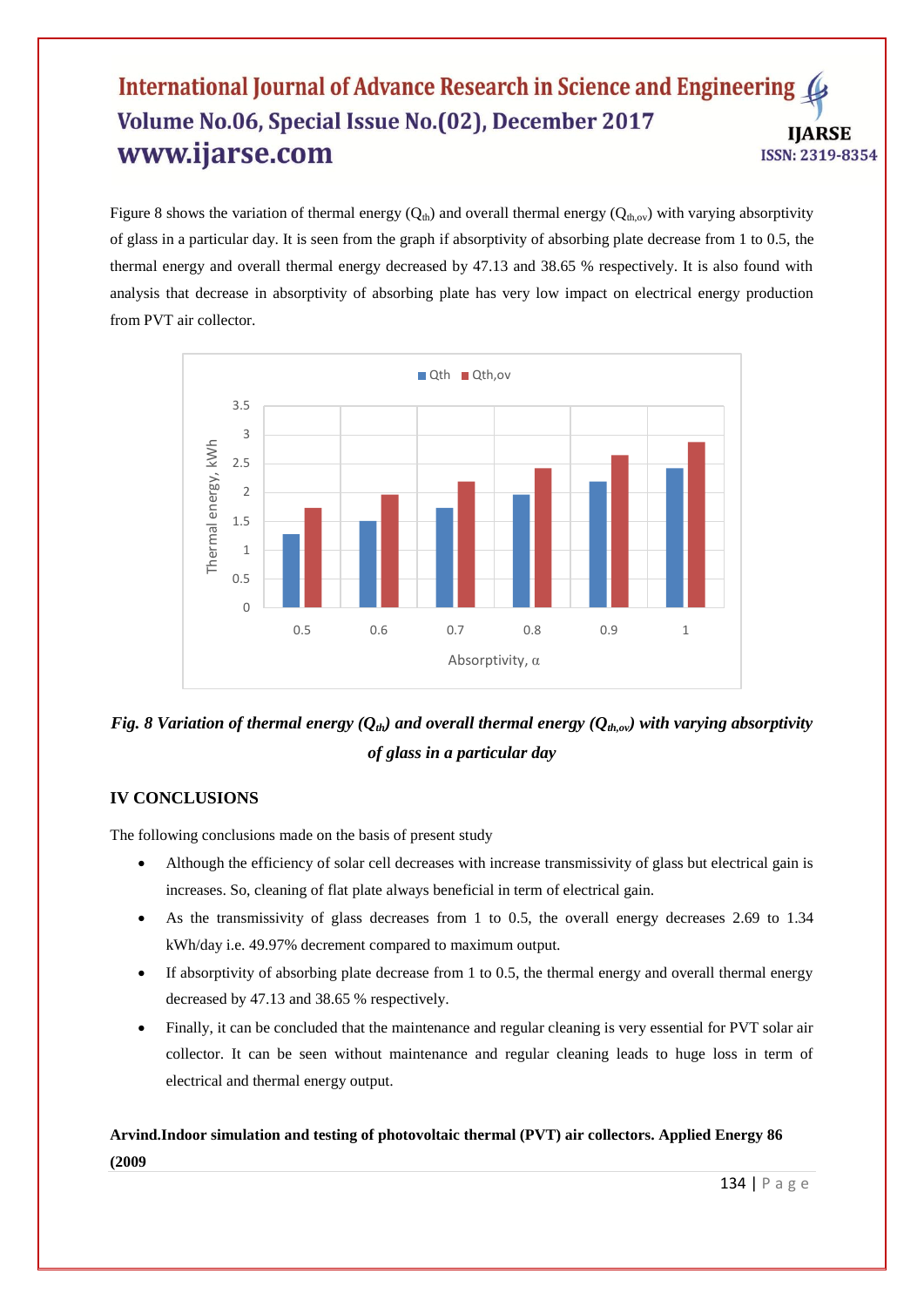#### **REFERENCES**

- [1] Manuel Lammle, Thomas Kroyer, Stefan Fortuin, Martin Wiese, Michael Hermann. Development and modelling of highly-efficient PVT collectors with low-emissivity coatings. Solar Energy 130 (2016) 161– 173.
- [2] Solanki S.C., DubeySwapnil, Tiwar, 2421–2428.
- [3] TiwariSumit, Tiwari GN, Al-Helal IM, Performance analysis of photovoltaic–thermal (PVT) mixed mode greenhouse solar dryer, Solar Energy, 2016, 133:421–428.
- [4] Agrawal Sanjay, Tiwari GN, Performance analysis in terms of carbon credit earned on annualized uniform cost of glazed hybrid photovoltaic thermal air collector, Solar Energy 2015, 115:329-340.
- [5] Agrawal Sanjay, Tiwari GN, Overall energy, exergy and carbon credit analysis by different type of hybrid photovoltaic thermal air collectors, Energy Conversion and Management, 2013, 65: 628–636.
- [6] Wazed M.A., Nukman Y., Islam M.T. Design and fabrication of a cost effective solar air heater for Bangladesh, Applied Energy, 87, 2010, 3030–3036.
- [7] Kumar Rakesh, Rosen Marc A, A critical review of photovoltaic–thermal solar collectors for air heating., Applied Energy, 88, 2011, 3603–3614. Scanlin D, Renner M, Domermuth D and Moody H. The design, construction and use of an indirect, through – pass solar food dryer. Home Power ,1997, 57:62 –72.
- [8] Tiwari Sumit, Tiwari GN. Energy and exergy analysis of a mixed-mode greenhouse-type solar dryer, integrated with partially covered N-PVT air collector. Energy,2017,128:183-195.
- [9] Evans DL. Simplified method for predicting PV array output. Solar Energy, 1981, 27: 555–560.

#### **Nomenclature**

| $A_c$            | Area of the crop surface $(m^2)$                                                     |
|------------------|--------------------------------------------------------------------------------------|
| $A_{cf}$         | Opening area of fan $(m^2)$                                                          |
| $A_{c1}$         | Cross-sectional area of duct of air collector $(m2)$                                 |
| $A_m$            | Area of the PV module $(m^2)$                                                        |
| $A_w$            | Area of side walls of dryer $(m^2)$                                                  |
| $A_t$            | Area of the tray $(m^2)$                                                             |
| $C_f$            | Specific heat of air $(J/kg K)$                                                      |
| $C_{cr}$         | Specific heat of crop $(J/kg K)$                                                     |
| $\overline{d}$   | Diameter of DC fan (m)                                                               |
| $E_{el}$         | Electrical energy (kWh)                                                              |
| hi               | Heat transfer coefficient inside PVT air collector and solar drying system $(W/m2K)$ |
| $h_{\text{err}}$ | Total heat transfer coefficient from crop surface to drying chamber $(W/m2K)$        |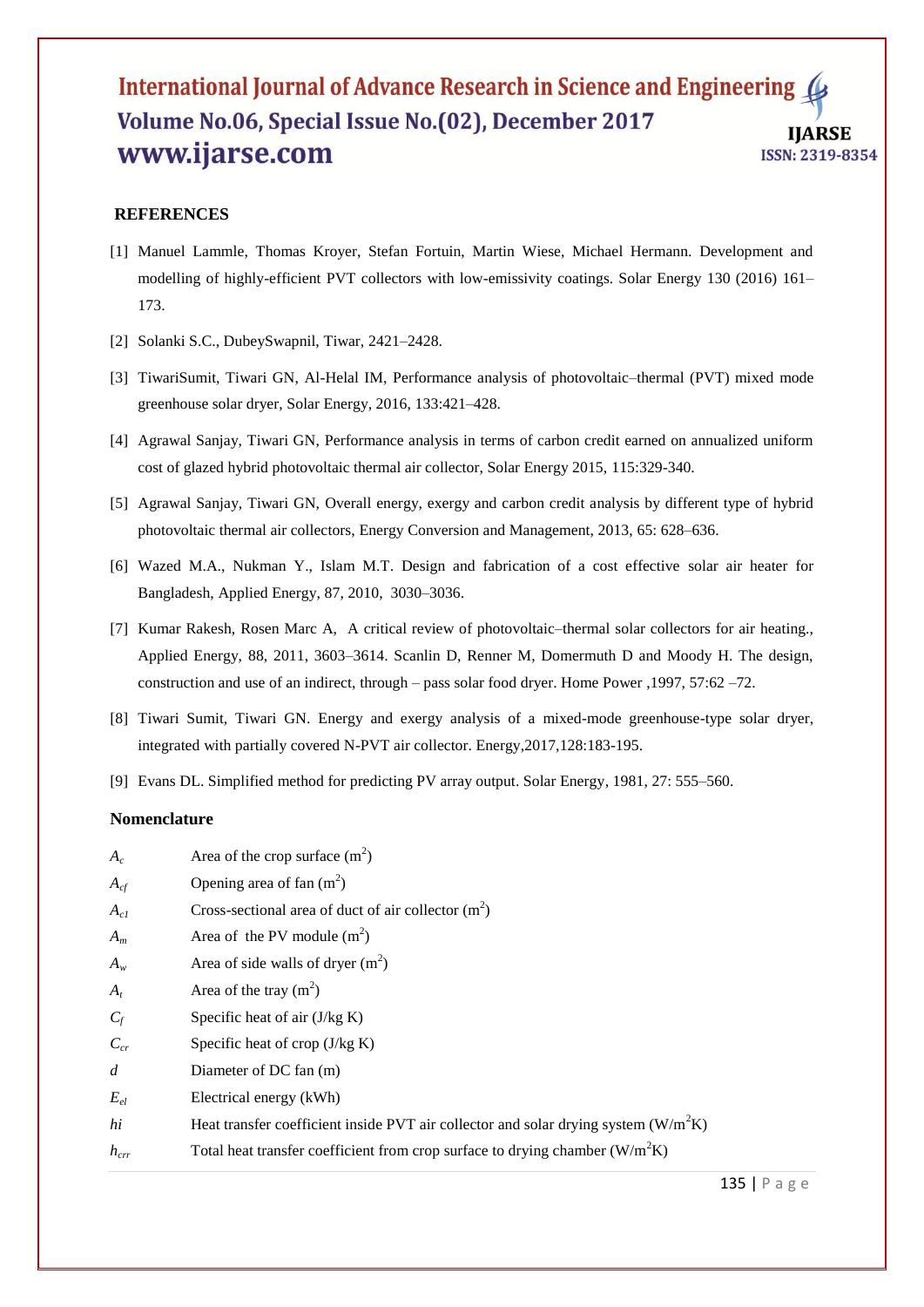| $h_{\text{crc}}$                     | Convective heat transfer coefficient from crop surface to drying chamber $(W/m^2K)$  |
|--------------------------------------|--------------------------------------------------------------------------------------|
| $h_{\text{crew}}$ or $h_{\text{ew}}$ | Evaporative heat transfer coefficient from crop surface to drying chamber $(W/m^2K)$ |
| $h_o$                                | Heat transfer coefficient from top of module to ambient air $(W/m2K)$                |
| $h_{pf}$                             | Heat transfer coefficient from absorbing plate to working fluid $(W/m2K)$            |
| $I_t$                                | Solar intensity $(W/m^2)$                                                            |
| $I_w$                                | Total solar intensity on the walls of drying chamber $(W/m^2)$                       |
| $K_{g}$                              | Thermal conductivity of glazing (W/mK)                                               |
| $L_g$                                | Thickness of the glass (m)                                                           |
| $M_f$                                | Mass flow rate of working fluid (air) (kg/s)                                         |
| $M_{cr}$                             | Mass of crop (kg)                                                                    |
| $P_{Tr}$                             | Partial pressure at green house chamber temperature $(N/m2)$                         |
| $P_{Tcr}$                            | Partial pressure at crop temperature $(N/m2)$                                        |
| $T_a$                                | Ambient temperature $(^0C)$                                                          |
| T <sub>o</sub>                       | Cell temperature for optimum cell efficiency                                         |
| $T_c$                                | Cell temperature $(^0C)$                                                             |
| $T_{cr}$                             | Crop temperature $(^0C)$                                                             |
| $T_{cro}$                            | Initial crop temperature $(^0C)$                                                     |
| $T_r$                                | Drying chamber temperature $(^0C)$                                                   |
| $T_{f o N}$                          | Air temperature at outlet of $N^{th}$ PVT air collector ( $^{0}C$ )                  |
| $U_{bcf}$                            | Heat transfer coefficient from bottom of module to working fluid $(W/m2K)$           |
| $U_{tca}$                            | Heat transfer coefficient from top of module to ambient air $(W/m2K)$                |
| $U_{bpa}$                            | Heat transfer coefficient from bottom of absorbing plate to ambient air $(W/m^2K)$   |
| $Q_{th}$                             | Thermal energy (kWh)                                                                 |
| $Q_{eq,th}$                          | Equivalent thermal energy (kWh)                                                      |
| $Q_{th,ex}$                          | Thermal exergy (kWh)                                                                 |
| $a_c$                                | Absorptivity of solar cell                                                           |
| $\alpha_{cr}$                        | Absorptivity of crop                                                                 |
| $\beta_0$                            | Temperature dependent efficiency factor                                              |
| $\beta_c$                            | Packing factor of module                                                             |
| γ                                    | Relative humidity                                                                    |
| $\eta_{0}$                           | Standard efficiency at standard condition                                            |
| $\eta_c$                             | Solar cell efficiency                                                                |
| $\eta_m$                             | Module efficiency                                                                    |
| $\eta_{\textit{th}}$                 | Thermal efficiency                                                                   |
| $\eta_{el}$                          | Electrical efficiency                                                                |